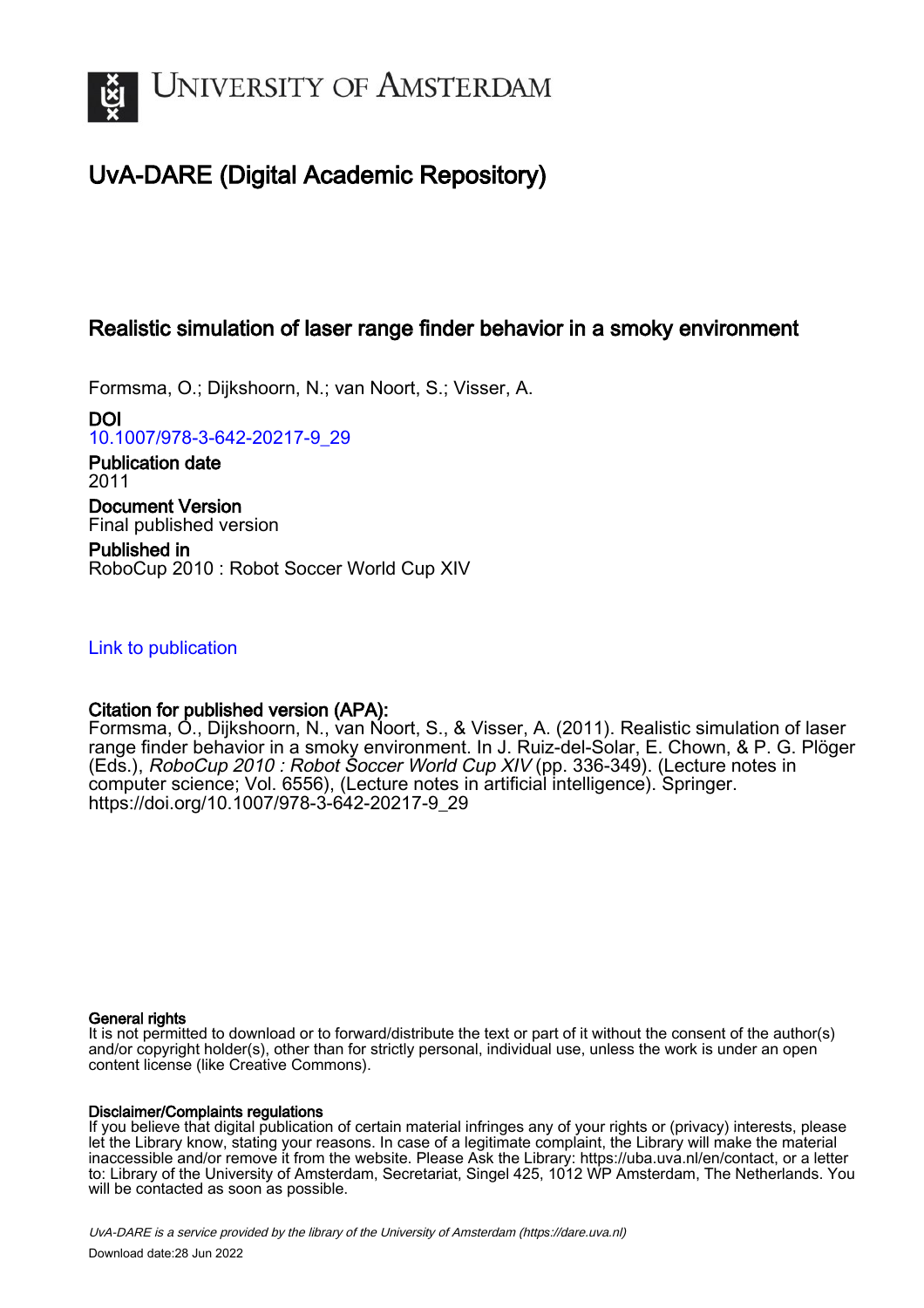# **[Realistic Simulation of Laser R]({okke.formsma,nick.dijkshoorn,alexander.vannoort}@student.uva.nl)ange Finder [Behavior](a.visser@uva.nl) [i](a.visser@uva.nl)[n](http://www.science.uva.nl/research/isla) [a](http://www.science.uva.nl/research/isla) [Smok](http://www.science.uva.nl/research/isla)y Environment**

Okke Formsma, Nick Dijkshoorn, Sander van Noort, and Arnoud Visser

Intelligent Systems Laboratory Amsterdam, Universiteit van Amsterdam, Science Park 107, NL 1098 XG Amsterdam, The Netherlands {okke.formsma,nick.dijkshoorn,alexander.vannoort}@student.uva.nl, a.visser@uva.nl http://www.science.uva.nl/research/isla

**Abstract.** The Urban Search and Rescue Simulation used for RoboCup lacks realistic response of laser range finders on smoke. In this paper, the behavior of a Hokuyo and Sick laser range finder in a smoky environment is studied. The behavior of the lasers is among others a function of the visibility level, and in this article this function is quantified into an explicit model. This model is implemented in a simulation environment which is the basis of the Virtual Robot competition of the RoboCup Rescue League. The behavior of both real and virtual laser range finders is compared in a number of validation tests. The validation tests show that the behavior of the laser range finders in the simulation is consistent with the real world.

## **1 Introdu[ct](#page-14-0)ion**

Urban Search and Rescue (USAR) is a challenging application for teams of robots. The environment in a USAR setting is generally hostile. To make the work for human rescue teams safer, robots can be deployed to scout the environment. The robots can explore the area and create maps [1].

The RoboCup Rescue competition provides a demanding environment to benchmark research in this area [2]. There is a real robots league and a simulation league. In this paper, we will focus on the simulation league. The simulation league has a number of advantages over the real robots league. Firstly, no hardware needs to be purchased and the software is inexpensive. Secondly, there can be freely experimented with multiple robots without fear of destroying the expensive equipment in this hostile environment. Last but not least, in simulation it is easier to reproduce results, because one has full control over the environment. The downside of simulation is that all [resu](#page-14-1)lts have to be validated on real systems, as for instance done in this paper.

The simulation league has a software platform called USARSim which simulates robots on a physical realistic level. The latest incarnation of USARSim builds on the commercially available Unreal Engine 3.0 by Epic Games. This engine allows users to build environments through an editor. The engine also provides a programming language called Unreal Script. USARSim adds robots to the

J. Ruiz-del-Solar, E. Chown, and P.G. Ploeger (Eds.): RoboCup 2010, LNAI 6556, pp. 336–349, 2011. -c Springer-Verlag Berlin Heidelberg 2011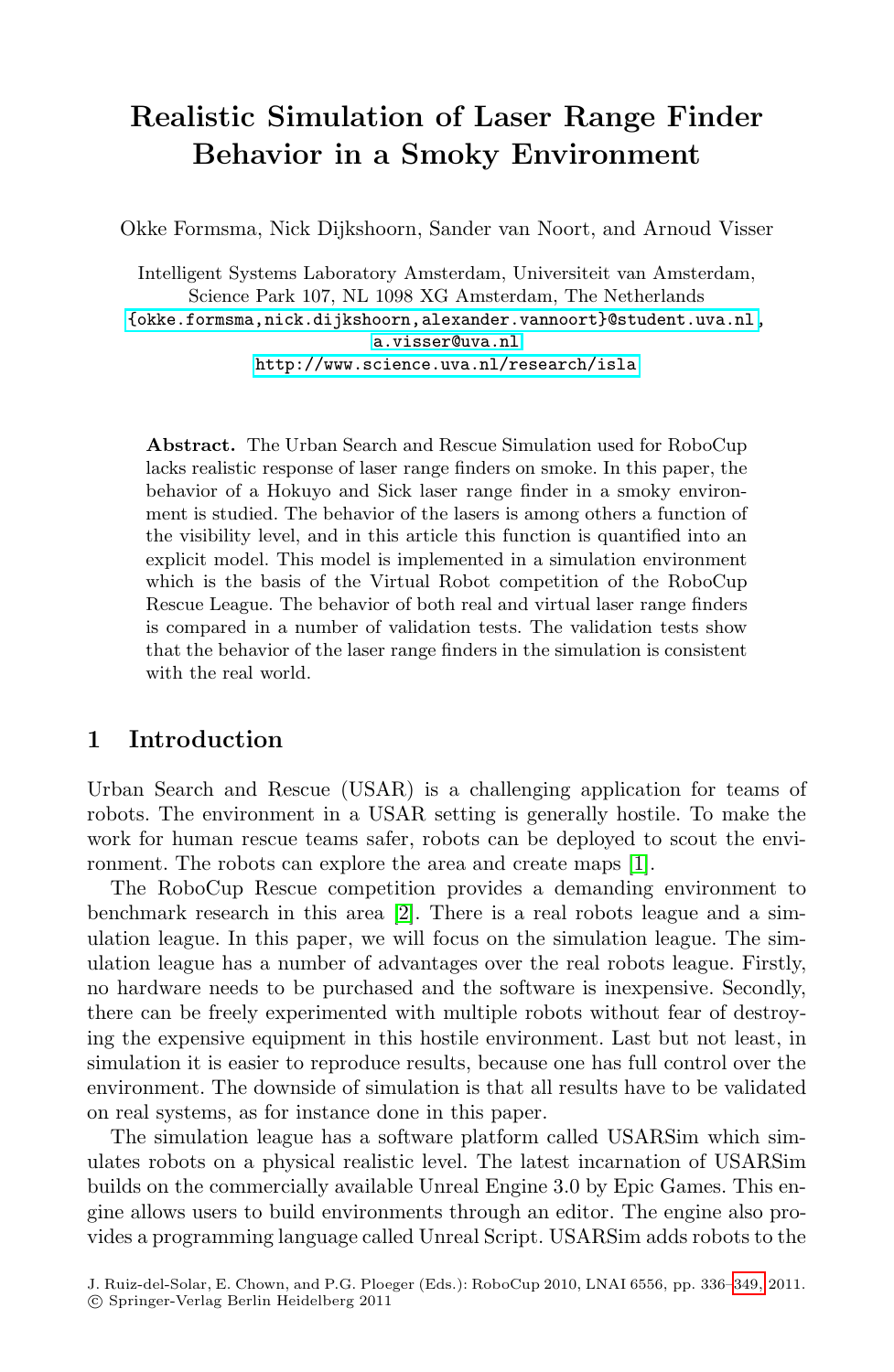<span id="page-2-1"></span>

**Fig. 1.** Snapshot of one of the worlds used in [th](#page-2-0)e 2009 [co](#page-2-1)mpetition of the RoboCup Rescue Simulation League

game [3]. These simulated robots resemble the robots of the Real Robots competitions closely. The movements and [se](#page-14-2)nsor responses of the simulated robots are very similar to the real robots [4,5,6,7].

The outdoor challenge for the RoboCup Rescue competition in 2009 was a railway station in which a train was derailed. In the scenario<sup>1</sup>, some parts of the derailed train are on fire, producing a smoke column (see Fig. 1). This effect is on[ly](#page-5-0) visual; the smoke does not influence the sensor readings of nearby robots in any way. This study is meant to include the influence of smoke to measurements of the laser range find[ers](#page-8-0). Laser ran[ge](#page-11-0) finders are used by all teams in the competition for localization and mapping purposes [8]. The findings in this paper are also relevant outside the competition; the explicit model is complete enough to be implemented and contains details needed any study about the relationship between laser range finders and smoke.

<span id="page-2-2"></span>In section 2, previous research on the behavior of laser range finders in smoky conditions is outlined. Section 3 describes the setup and findings of our own experiment with a laser range [fin](#page-14-3)der in a smoky environment. The implementation of this behavior in the simulation is detailed in section 4. In section 5 results of validation tests are presented.

## <span id="page-2-0"></span>**2 Prior Work**

While it is commonly known that laser range finders perform erratically under poor atmospheric conditions as dust or steam [9], little research has been conducted on the details of the conditions under which laser range finders (LRFs) fail and how they fail. Two studies relevant to this research have been found [10,11].

<sup>1</sup> This scenario can be downloaded from

http://sourceforge.net/projects/usarsim/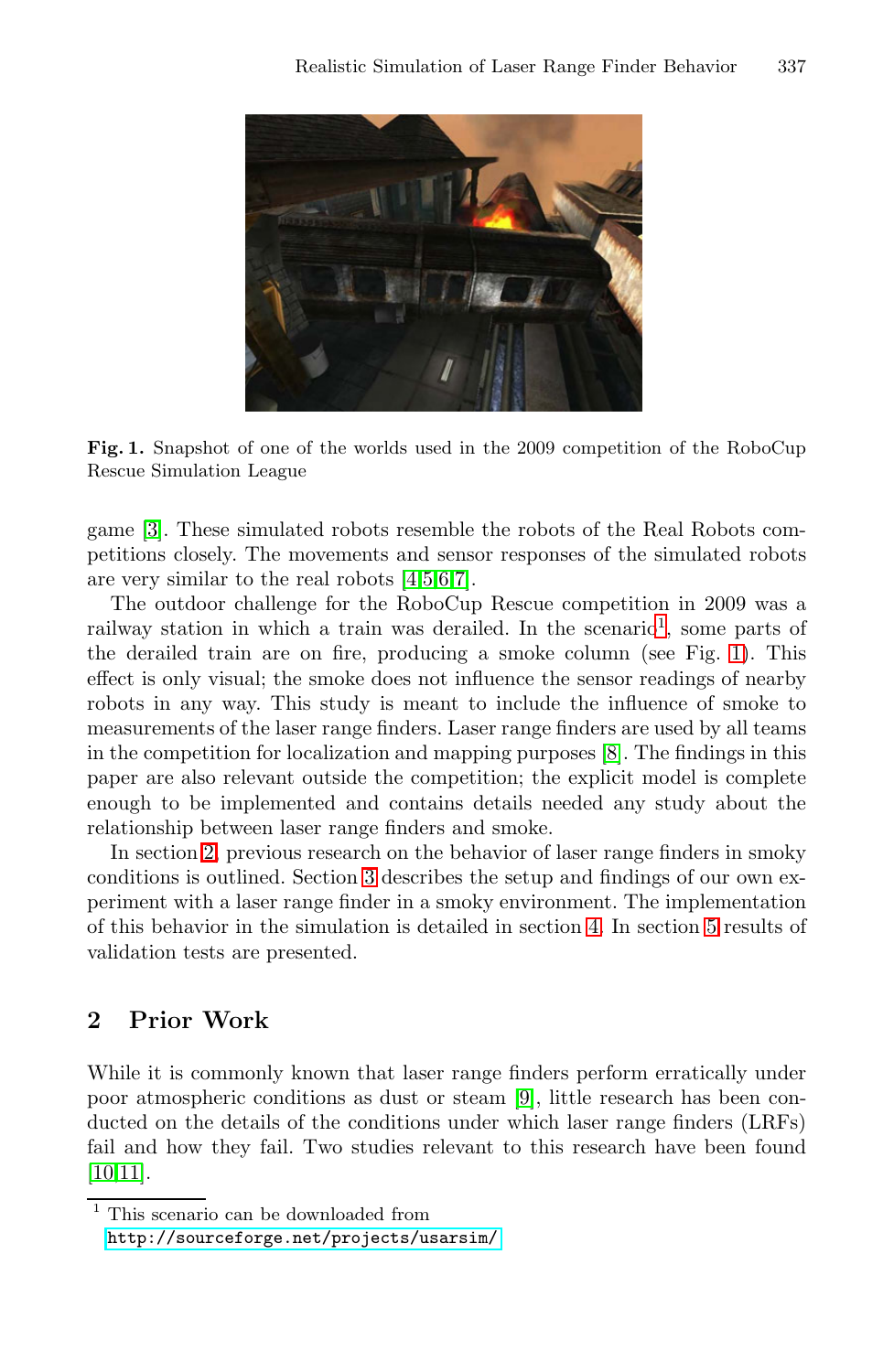<span id="page-3-0"></span>

**Fig. 2.** Laser range finder and infra-red photo sensor readings in a smoky environment from Pascoal et al. [10]

A study on the behavior of four LRFs by Pascoal et al. [10] compared the performance of four LRFs operating under adverse conditions. Two of these are widely used in robotics: the Hokuyo URG-04LX and the Sick LMS200. In one experiment a room was [fille](#page-3-0)d with smoke, which slowly dissipates through a small exit. The density of the smok[e i](#page-3-0)s measured with an infra-red emitter and a photodetector. A laser range finder is set up two meters from a white MDF surface. Fig. 2a shows the readings of the photodetector and URG-04LX through time<sup>2</sup>.

The readings start without smoke. Without smoke, the URG-04LX returns the correct distance to the MDF surface. When the smoke density gets too high, the voltage on the infra-red sensor drops and the LRF starts sending erroneous readi[ngs,](#page-14-5) shown as points on the x-axis in Fig. 2. The range of erroneous readings is for the Hokuyo quite extensive; for instance in Fig. 2 more than 20% of the samples are actually an error code. The LRF returns short distance readings when the smoke is very thick (between sample 1000 and 4000).

The Sick LMS200 laser range finder exhibits different characteristics, as can be seen in Fig. 2b. As more smoke fills the air, the distance reported the drops steadily. There is a density range where the Sick returns error messages too, although this range is much smaller than for the URG-04LX.

Peynot and Scheding [11] published a data set about multi-sensor perception in natural environments with challenging conditions. A multitude of sensors were mounted on a skid-steered vehicle, including four Sick laser range finders and a video camera. Data was collected under different conditions, such as dust clouds, generated by blowing air to dusty soil using a high-power air compressor, and smoke clouds, generated using emergency smoke bombs that worked for about

<sup>2</sup> This is an analysis performed by us in Matlab on the dataset collected by Pascoal et al. [10]. On request the authors kindly provided us with the dataset of their experiment.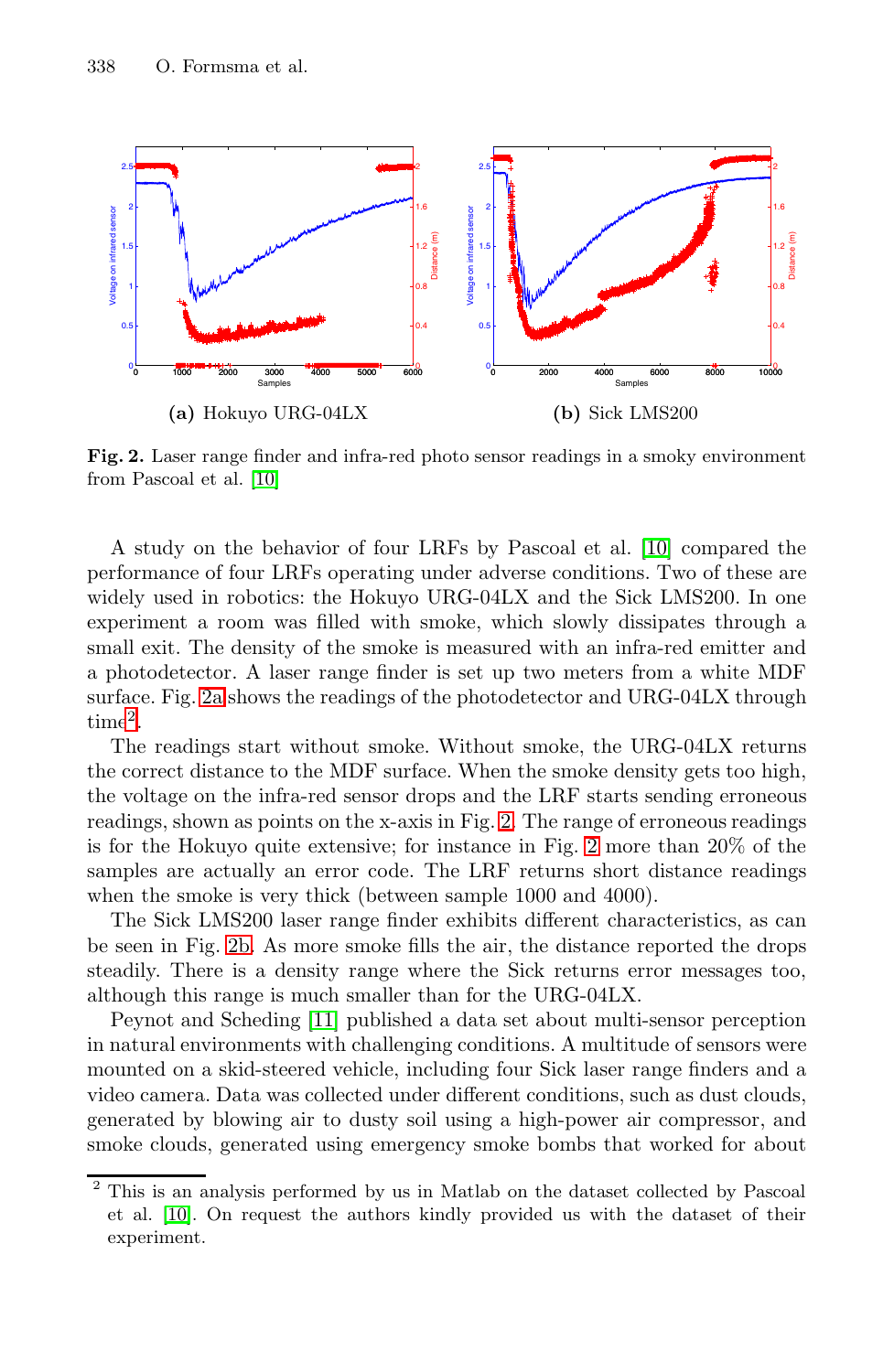<span id="page-4-0"></span>

**Fig. 3.** Snapshot of the data from Peynot et al. [11]. On the left laser range finder readings in a smoky environment. The x-axis is measurement angle, y-axis is time. The darker the color, the shorter the reading is. Red pixels indicate an error code was returned by the laser range finder. The vertical black li[ne](#page-4-0)s indicate static obstacles. The diagonal black stripes indicate [dy](#page-4-1)namic smoke. On the right the corresponding visual is shown.

one minute, which were carried across the test area by the wind. This results in different smoke densities over time. Various natural environments were used as testing area, containing objects such as trees, houses, tables and carts.

The density of the smoke in this experiment varies through time. Fig. 3 shows the readings of one laser range finder through time<sup>3</sup>. The robot vehicle was standing still during these measurements. In this figure several static obstacles are visible in front of the vehicle (vertical lines). Additionally, several smoke clouds are visible, drifting from left to right (diagonal stripes). The diagonal stripes are mostly black, indicating that the laser range finder sees the smoke as an obstacle. On the edges of the smoke red lines are visible, indicating that the Sick laser range finder returns an error code. Many error codes are also visible in the lower right where multiple smoke clouds collide, generating turbulence and swiftly fluctuating smoke densities.

This shows that the Sick laser range finder reacts to this smoke similar to a solid object. The readings that result in errors are usually at the edges of a smoke cloud. At the edges of the cloud, the smoke is less dense and turbulent.

<span id="page-4-1"></span>From the findings of Peynot et al., combined with the findings of Pascoal et al., we hypothesize that laser range finders react in three distinct ways to smoke, [dependent on the density of the smok](http://sdi.acfr.usyd.edu.au/datasets/)e.

- 1. Without smoke or with little smoke, a laser range finder reacts normally; it returns a measurement within the margin of error.
- 2. When the smoke density is between a lower and an upper bound, the laser range finder returns a failure code.

<sup>3</sup> This is an analysis performed by us in Matlab on the dataset '07-StaticSmoke', available from http://sdi.acfr.usyd.edu.au/datasets/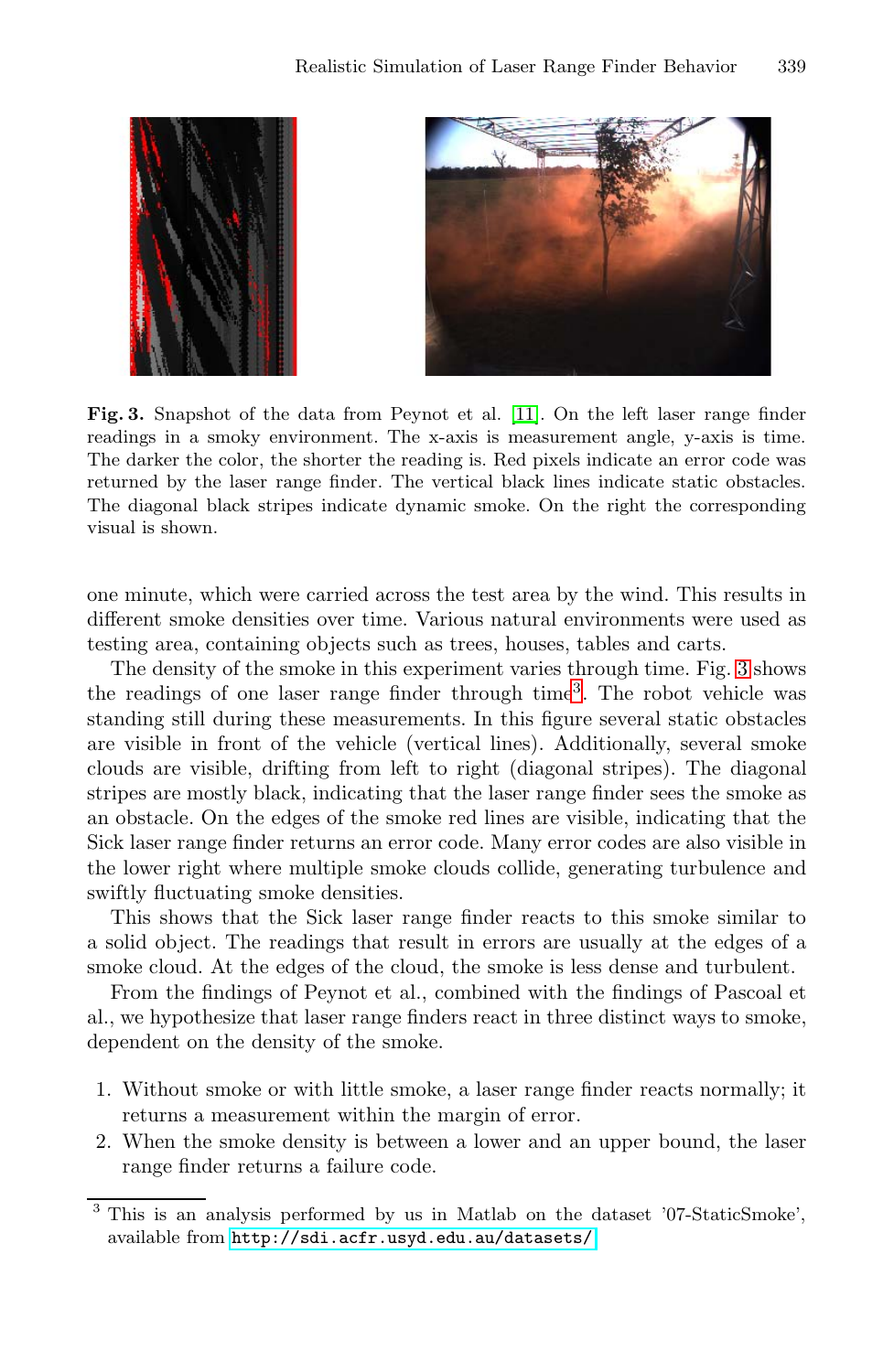<span id="page-5-0"></span>3. If the density is higher than this upper bound, the laser range finder reacts on it as [if](#page-14-4) it hits a solid object. It returns a distance which is inversely proportional to the density of the smoke.

## **3 Experiment**

The prior work is not sufficient to quantify all parameters of a LRF smoke model. Missing was an absolute measure of the smoke density. USARSim does not have an infra-red sensor (as used in [10]) or any other sensor to assess the density of the smoke. Instead, the camera image was used to estimate the smoke density, both in the real experiment and the experiment in USARSim. This estimate was based on the color saturation of a reference object visible through the smoke. Unfortunately, those camera images were not [av](#page-5-1)ailable for the work of [10]. In the work of [11] camera images are available, but no reference object is present in the field of view. We did our own experiment to collect data that includes range measurements of the Hokuyo URG-04LX for different smoke densities and uses camera images to describe the density of the smoke. The gathered data is used to confirm the laser range finder model and find the parameters for this model.

<span id="page-5-2"></span>Essential to this approach is the ability to control and measure the smoke density. The international fire department training center BOCAS<sup>4</sup> provided us with facilities to generate smoke in a controlled environment.

### **3.1 Setup**

The experimental setup was build inside a training room at BOCAS. The room contained a fog machine to generate smoke. This machine produces safe smoke on an oil basis and is also used in theaters.

The Hokuyo URG-04LX range sensor has a maximum range of 4 meters. The sensor was placed at a distance of 2.5m in front of a paper surface. To the right of the paper surface are rusty steel plates, which are used as heath shields for the furnace present in the room. Behind the LRF a camera is placed to visually record the smoke densi[ty.](#page-14-6) A 70W fluorescent lamp is placed below the Hokuyo, pointing towards the paper surface to illuminate it. The measurements were synchronized by quickly removing a piece of cardboard that was held in front of the laser range finder and camera.

<span id="page-5-1"></span>The camera is used to determine the density of the smoke. The primary method to assess the smoke density [is by calculating th](http://www.boc.eu)e color saturation of the paper surface. The paper surface we used consists of blue, yellow and gold parts (see Fig. 4b). Three different colors were chosen to minimize the influence of smoke color. A study by Donate et al. [12] describes the task of reconstructing images of scenes occluded by thick smoke. They observed that an increase in smoke density induces a decrease in both image contrast and color saturation. The saturation level is obtained by converting the RGB camera images

 $\frac{4}{4}$  A description of the facilities of the center can be found at http://www.boc.eu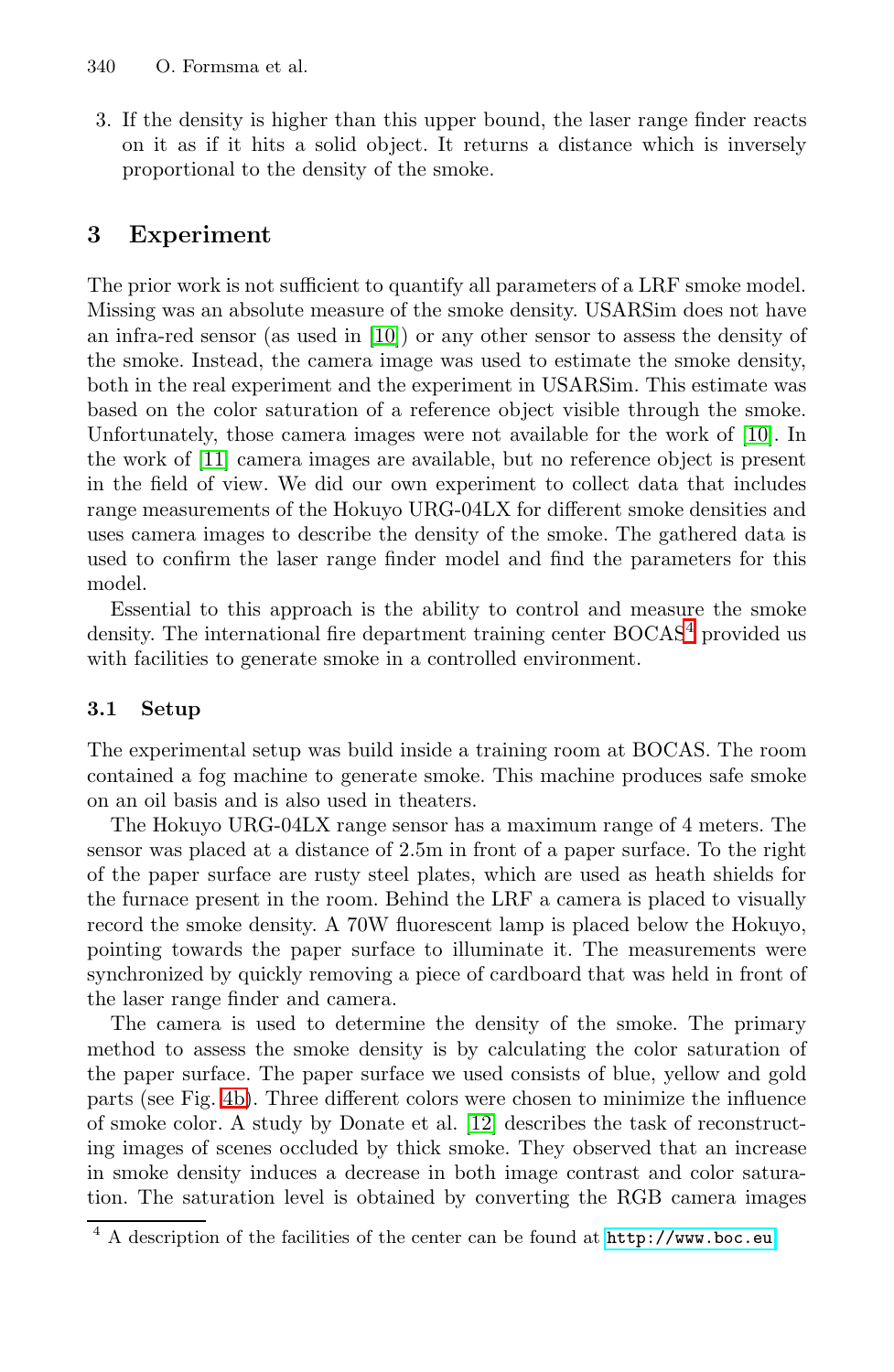

**Fig. 4.** Experimental setup

into HSV (hue, saturation, value) color space and taking the saturation color channel. The secondary method to measure the smoke density was placing three bollards. These bollards are positioned at 60cm intervals between the camera and the static object (see Fig. 4a). They are standing below the line of sight of the Hokuyo and don't have influence on the range measurements. By counting the number of visible bollards that are visible an alternate density measure can be defined.

This setup is used to measure smoke from two distinct sources. The first kind of smoke is generated by the smoke machine. The smoke has a light grey color and can be produced at will. It is ejected from a small hole from the machine and takes some times to spread through the room, where it dissolves after some time. The second kind of smoke measured was real smoke, coming from burning newspapers, pizza boxes and a Santa Claus doll made from fabric, filled with Styrofoam. These materials were placed at a distance of 1.5m from the LRF, and lit on fire. Unfortunately, the densities of this real smoke did not reach the [levels of the artificial smoke.](http://www.hokuyo-aut.jp/cgi-bin/urg_programs_en/)

#### **3.2 Dataset**

The laser sensor data is recorded to file using the Hokuyo intervalScanner.exe application<sup>5</sup>. The interval Scanner.exe application captures 100 measurements at intervals of approximately 300 ms. This means we are able to measure at 3 Hz.

<sup>5</sup> This program is available for download from

http://www.hokuyo-aut.jp/cgi-bin/urg\_programs\_en/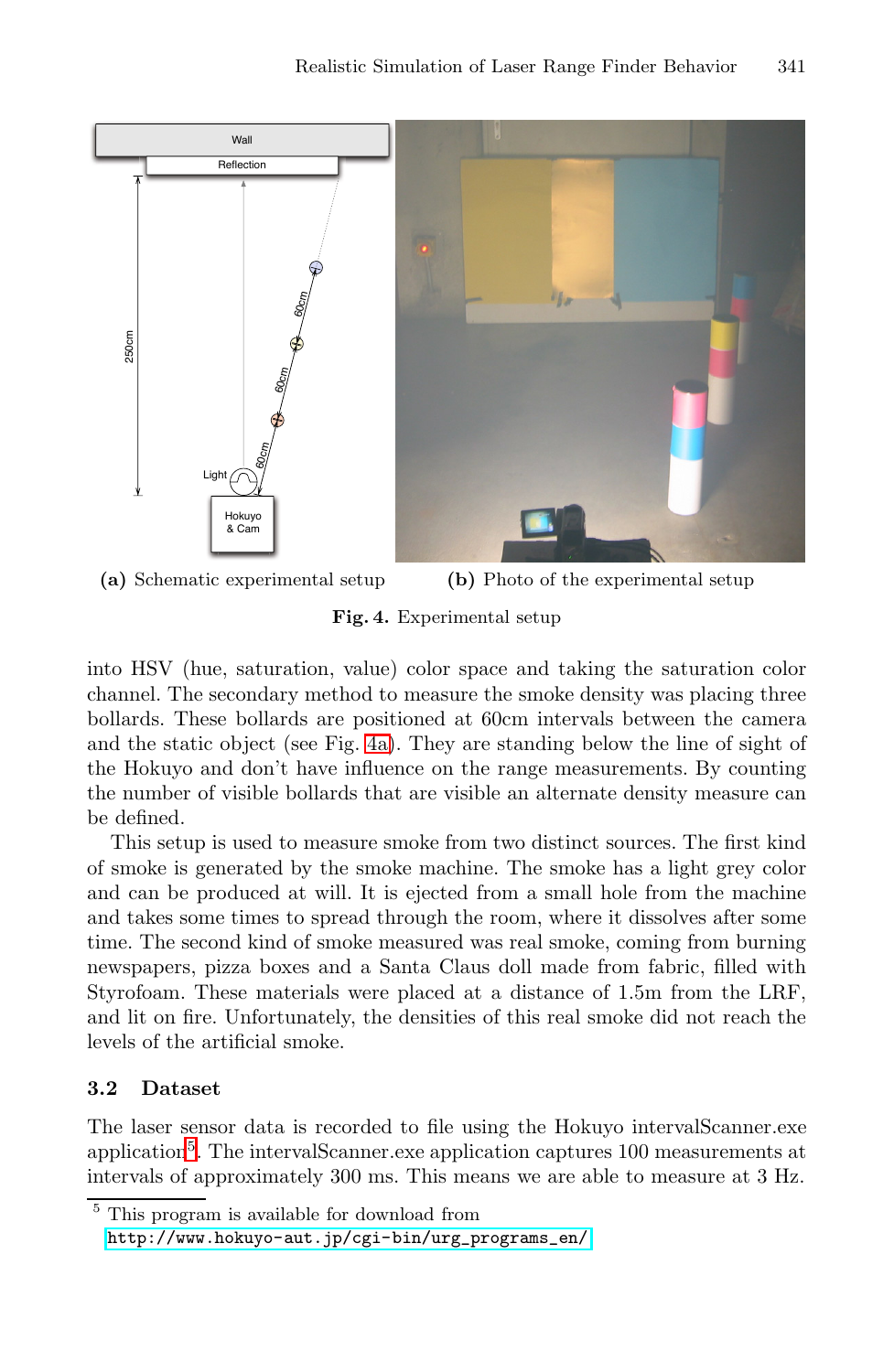

**Fig. 5.** BOCAS experimen[t](#page-7-0) run 1: saturation and laser measurements over time. The grey areas show when the smoke machine was turned on: first for 10 seconds, thereafter for 40 seconds.

Each measurement is placed on a single line and consists of a timestamp and pairs of angles (radians) and distances. The timestamps and measurements are wr[itte](#page-14-5)n to a log file.

The dataset consists of five different runs<sup>6</sup>. The first three runs describe the behavior of the Hokuyo for smoke that has been generated by the smoke machine. During the fourth run the laser and camera were pointed at a large gas flame. The last run contains data on smoke from the bonfire described in the previous section. Each run contains a text file with laser range data and a video file.

<span id="page-7-1"></span>We have interpreted the recorded data by visualizing it using Matlab. This script is able to handle datasets in different formats, including the format from Pascoal [10], Peynot [11] and our dataset. The laser sensor data is plotted and shows the measured distance for each measured angle. The data is plotted over time to analyze the changes in the sensor measurements causes by smoke. The corresponding camera image for each timestamp is displayed near to sensor data plot.

#### <span id="page-7-0"></span>**[3.3 Findings](http://code.google.com/p/usarsim-smoke-fire/)**

The Hokuyo URG-04LX LRF is affected by both artificial and real smoke. More precisely, the Hokuyo sensor returns correct distance measurements until the density of the smoke reaches a certain density threshold. If the smoke density exceeds this threshold, it returns error values between 0 and 20. From Fig. 5

The recorded dataset is available on the website http://code.google.com/p/usarsim-smoke-fire/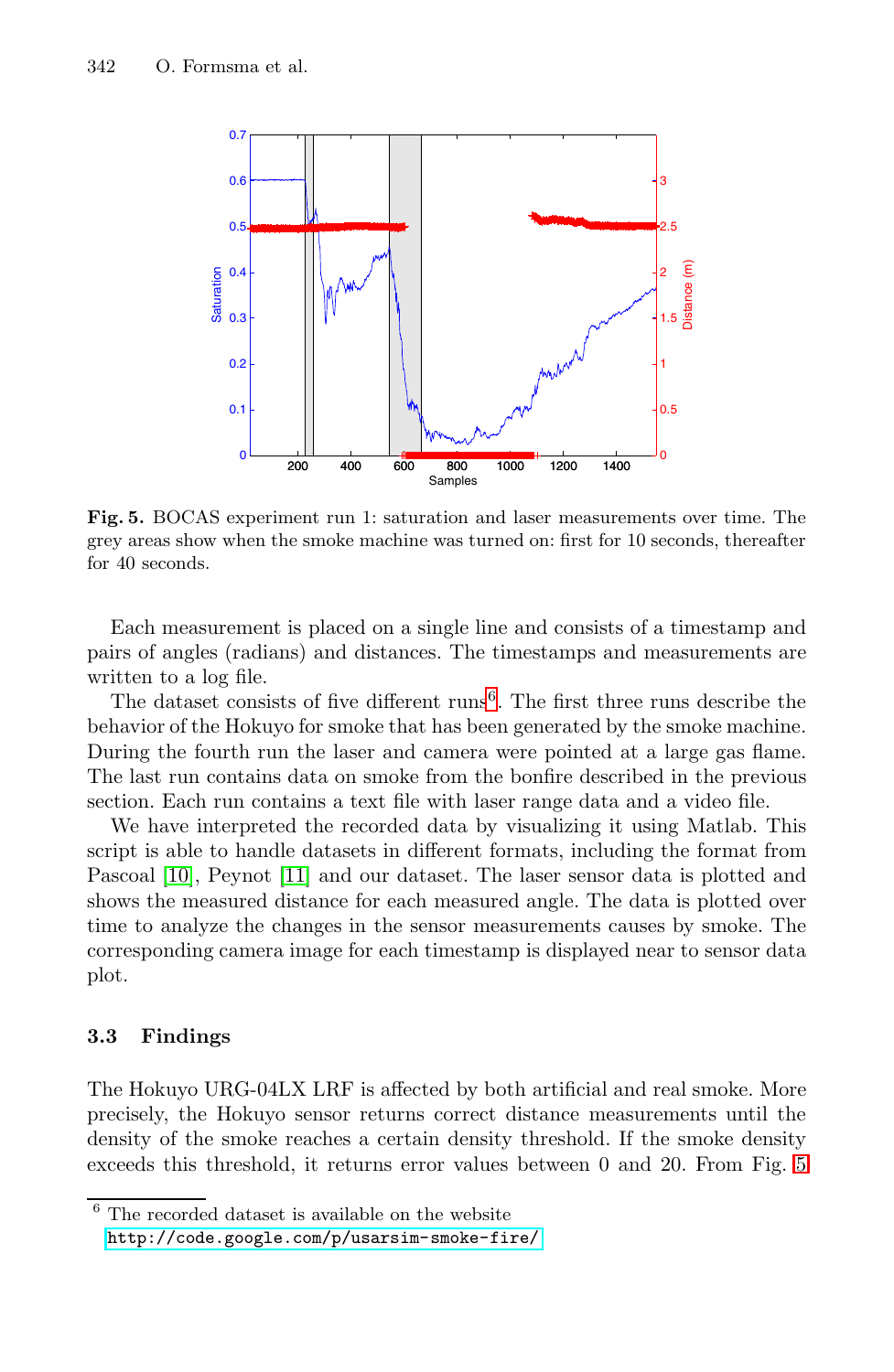we can see that this density level<sup>7</sup> is exceeded when the saturation drops below 0.14. In contrast with our hypothesis, we have not observed the threshold where the URG-04LX returns short readings. See section 6 for a discussion on this.

<span id="page-8-0"></span>Pascoal et al. [10] find that the distance reported by the laser is dependent of the surface optical characteristics and "although the output for all sensors does not change significantly with the target colour, there is a noticeable influence according to the specular characteristics of the surfaces". Our results confirm this statement. Pascoal et al. found a different behavior of the Hokuyo laser range finder when the obstacle was covered with black velvet. We observed unexpected behavior of the Hokuyo URG-04LX for the reflecting gold paper and the rusty steel plates. The distance reported by the LRF to the reflecting gold paper increased with increasing smoke densities, with a maximum difference of 10%. Beyond the maximum the reflecting gold paper is not longer visible, the LRF reports error codes.

## **4 Implementation**

The impl[em](#page-2-2)entation of [the](#page-7-1) different smoke types and smoke model is done using *UnrealScript*. UnrealScript is the scripting environment of the Unreal Engine. In the Unreal Engine, the *Actor* class is used as the base class for many classes. All functional objects in the game that is not static like walls, is an *Actor*. It provides an interface for default standard variables and functions, like the location and rotation.

<span id="page-8-1"></span>USARSim provides a basic laser sensor used by the robots in the simulation. We modified the laser sensor to detect the smoke *Actors* and to behave according the behavior seen in section 2 and section 3.3.

The implementation of the smoke Actors involves the visualization of the smoke a[nd](#page-9-0) setting up collision boxes that can be detected by the laser sensor, while at the same time the robots can move through the smoke without colliding.

Two different types of smoke are implemented in UnrealScript: smoke areas and local smoke.

#### **4.1 Smoke Areas**

The first type of smoke is the *smoke area*, which fills a shape with homogeneously distributed smoke (see Fig. 6a). Such an area is defined by a SmokeRegional Actor, which contains a polygon mesh to define its shape. The polygon mesh can take any shape, although it cannot move around. SmokeRegional Actors may overlap each other, causing the smoke densities to be added up. The Unreal engine uses the *density* parameter to control the density of smoke. This parameter is in Unreal units and no conversion rule is published to translate into equivalent S.I. units of the real world. Experimentally such conversion rule was found in

<sup>7</sup> The smoke density is assessed by the saturation of the paper surface (primary method). The secondary method that uses bollards is ignored because the saturation reflects the actual smoke density well.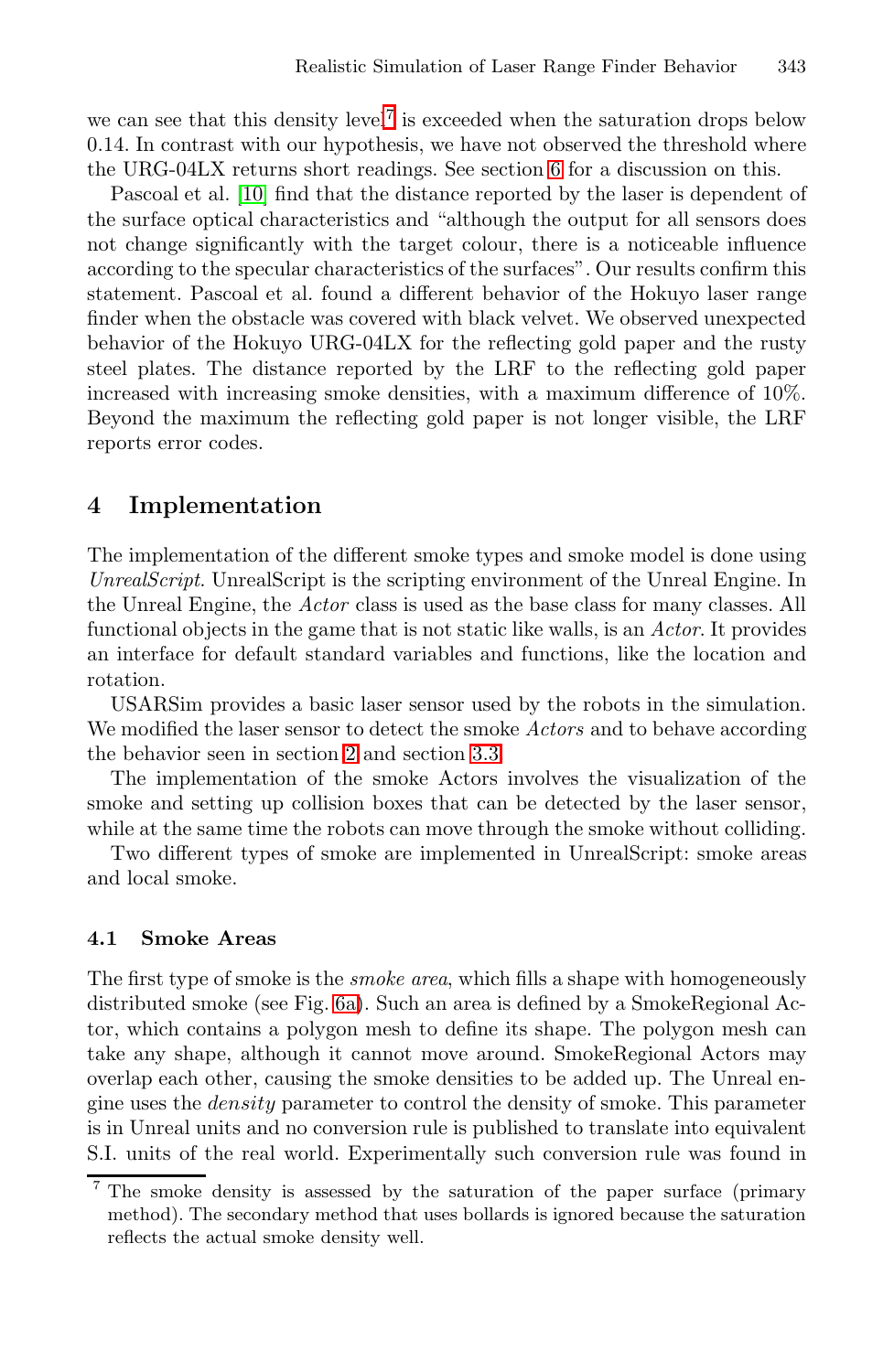<span id="page-9-1"></span><span id="page-9-0"></span>

<span id="page-9-2"></span>**Fig. 6.** On the left the rooms are filled with smoke areas. On the right a setup with local smoke is shown.



**Fig. 7.** Smoke density versus saturation in USARSim

section 5. The Kismet Tool in the Unreal Editor can be used to dynamically manipulate the *density* of the smoke. This provides a [meth](#page-9-1)od for changing the smoke density over time, as demonstrated in Fig. 7.

This type of smoke allows reproduction of the smoke that was created in the BOCAS training room.

### **4.2 Local Smoke**

The second type of smoke is *local smoke*, which is a dynamic smoke column. The column is created by emitting smoke particles from a point source (see Fig. 6b). The smoke consists of many smoke particles with a set lifetime. The color and velocity of each particle change over time to make the smoke look realistic.

The Unreal Editor does not support collision boxes for particles. UnrealScript was used to create a collision box for each particle. The collision box has a fixed size and follows the position of the particle it has been attached to. Creating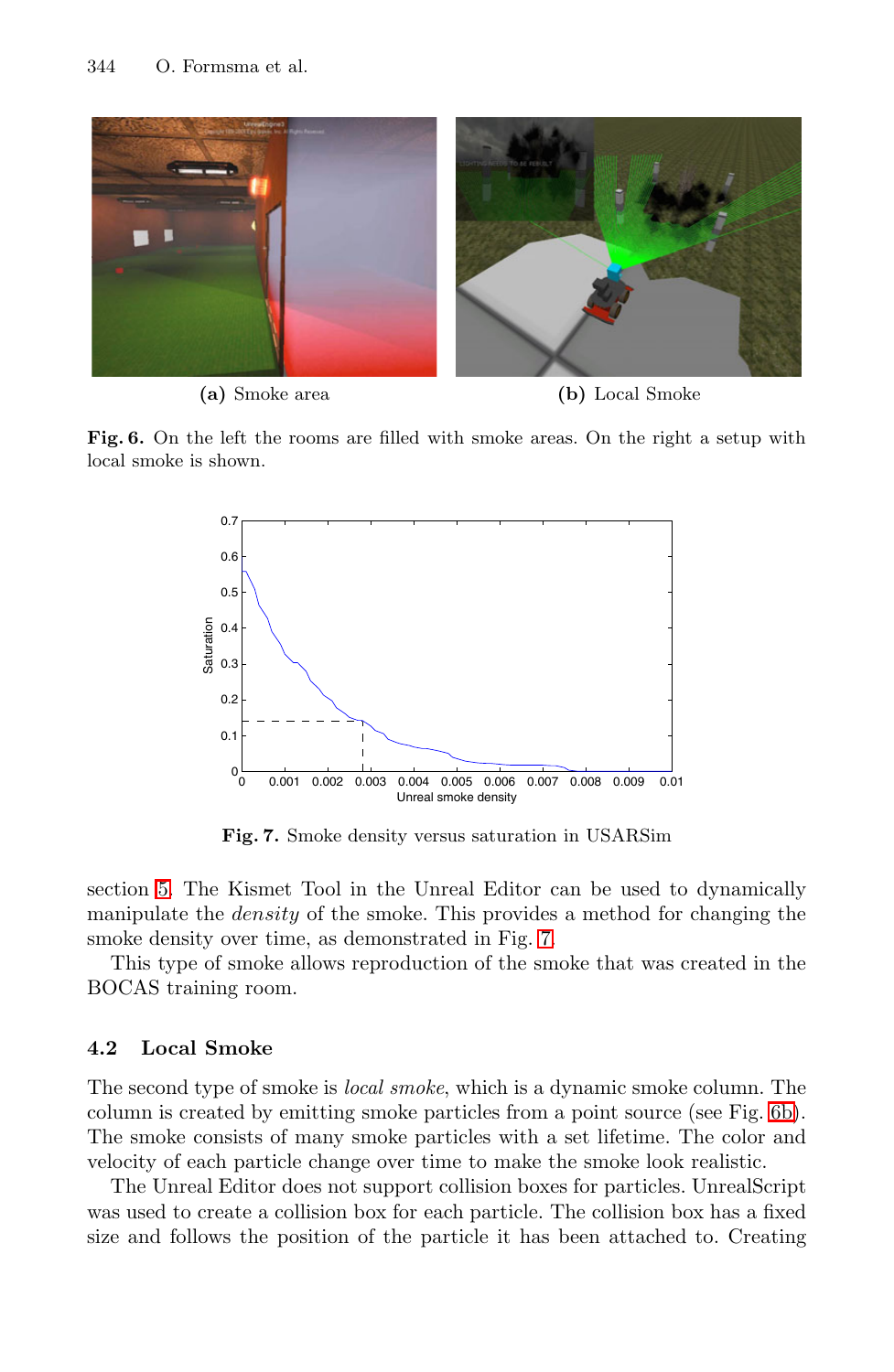a collision box for each particle causes many Actors to be spawned, which can be quite demanding for the engine. The spawning frequency and the lifetime of each particle have to be carefully balanced. Furthermore the exact position of the particle can not be retrieved directly from the Unreal Engine. By using a reasonable estimate the collision box mov[es a](#page-14-4)[lon](#page-14-5)g with the particle, although not at the exact same location. This slight divergence between the measurements of two sensors is not unrealistic (as seen from the complex dynamics in Fig. 3).

#### **4.3 Laser Range Finder**

The behavior of two laser range finders are implemente[d.](#page-11-0) The first is the Hokuyo which behaves as observed in the BOCAS dataset. The other sensor is the Sick LMS200, which behavior was modeled after the prior work [10,11].

A laser range finder returns error values when the smoke density prevents the laser signal to reflect back to the laser range finder. We define the penetration power of a laser as a measure for the distance the laser can travel through a certain smoke density. The Hokuyo laser range finder is just able to penetrate smoke which has a saturation value of 0.14 over 2.5 meters. In section 5, the *density* parameter in the simulation that corresponds to a saturation value of 0.14 is found to be 0.0028.

The penetration power of the Hokuyo laser is defined as:

$$
0.0028d \times 2.5m = 0.007dm \tag{1}
$$

where *d* is the unit for density in the simulation.

The original USARSim laser range finder implementation uses the built-in *Trace* function to detect which object is hit. The *Trace* function traces a path to find a collision in that direction. It returns the object that was hit and the hit location.

This behavior is augmented in two ways. The first behavior we implemented is when a *smoke area* was hit. The behavior is based on the model introduced in section 3.3. The laser range finder code has been modified to check if the hit Actor is a smoke Actor. If that is the case a new trace will be started inside the smoke volume, to find the distance the laser beam needs to travel through the smoke.

#### $PowerConsumed = density \times distance$  (2)

The *PowerConsumed* is subtract[ed f](#page-7-1)rom the *PenetrationPower*. If the *P enetrationP ower* drops below zero the sensor will return error value zero. Otherwise a new trace will be started outside the smoke volume. The sensor may still yield an error value if more smoke is encountered (wherby the penetration power drops below zero) or the maximum range of the sensor is reached.

The second behavior we implemented is for the *local smoke*. The behavior is based on the observations from Fig 2b, i.e. the Sick laser range finder reacts to smoke that has high density similar to encountering a solid object. The Hokuyo LRF exhibits different behavior. As observed in section 3.3, this LRF always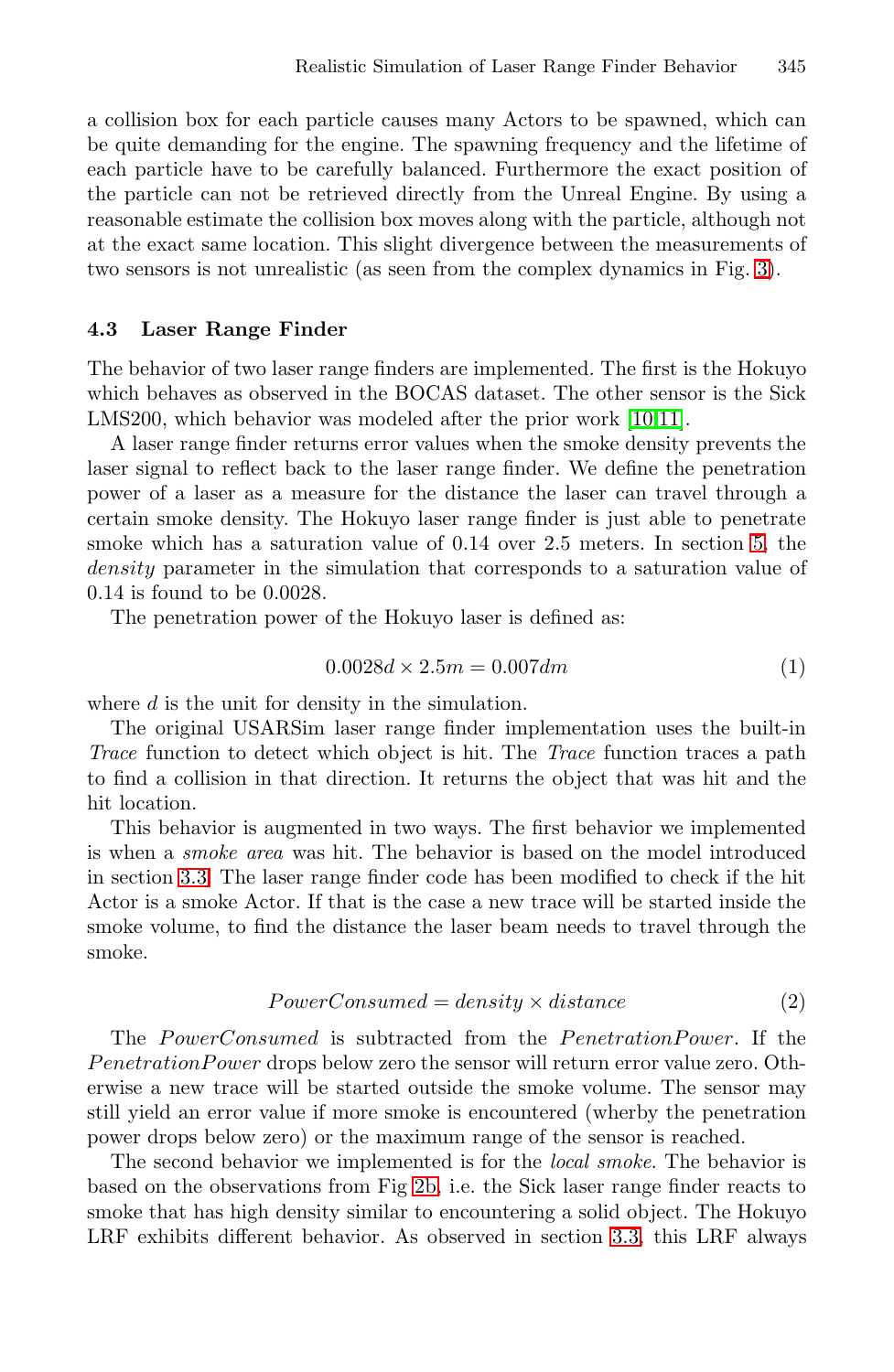<span id="page-11-0"></span>[ret](#page-9-2)urns error values when smoke g[ets](#page-5-2) too dense. The Hokuyo in the simulation returns an error code for each beam that hits *local smoke*.

## **5 Validation**

We have reconstructed the experiment setup inside a USARSim map. The differences between the virtual setup and the physical setup are minimized as far as possible. In Fig. 7, the saturation levels of section 3.1 are calibrated against [th](#page-8-1)e smoke densities used by Unreal. The saturation level of 0.14 (the threshold in our smoke model) is equivalent to 0.0028 unreal units.

A virtual BOCAS training room was constructed with an equivalent experiment setup as used in the real experiment. Like the real experiment, the Hokuyo data was recorded to a log file (with a slightly lower frequency of 1 Hz). At the same time, automated screen captures were performed to create a video file, which was used to measure the saturation.

The first experiment is intended to validate the local smoke area model introduced in section 4.1. The room is filled with a puff of smoke, which is allowed to dissolve slowly.



**Fig. 8.** Reconstructed experiment in USARSim (left), physical experiment (right)

The visualization of the data generated by the physical experiment and the simulated experiment show equivalent behaviors. Both experiments do return error codes when the smoke density becomes too large for the laser to penetrate. The simulation results are smoother than the BOCAS results. This is due to the fact that real smoke is not completely homogeneous. The simulated experiment doesn't model the variance in distance measurements that are caused by variations in the smoke density. This behavior is visible in the physical experiment between samples 800 and 1000.

The second experiment is intended to validate the local smoke introduced in section 4.2. The Sick LMS 200 is in an open area with a number of obstacles in its field of view, equivalent to the experimental setup of Peynot and Scheding [11]. From the left smoke plumes are drifting into view, carried by a slow wind.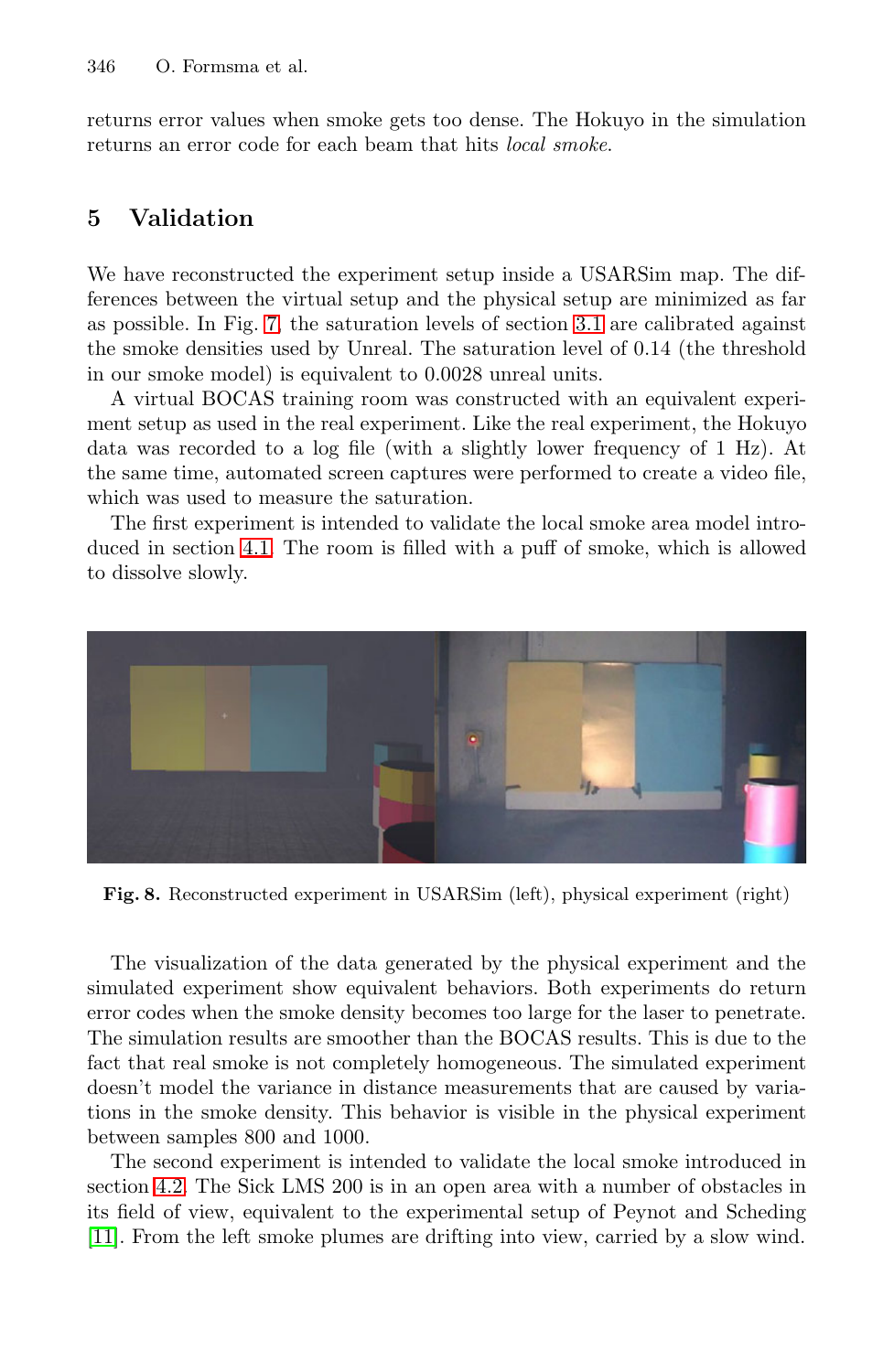<span id="page-12-0"></span>

**Fig. 9.** Saturation versus range measurements for the Hokuyo URG-)4LX



**Fig. 10.** Saturation and laser measurements as a function time for the Sick LMS200. The vertical axis indicates time, the horizontal axis indicates measurement angle. Left real measurements from [11]. Right a reconstruction in simulation.

In Fig. 10 the recorded laser range finder data is plotted against time  $8$ . Both for the simulation and for the real measurements the passage of smoke plumes from left to right can be observed. Note that for the Sick LMS200 the smoke is mainly seen as an obstacle (in contrast to the response of the Hokuyo URG-04LX, as described in the previous sections).

<sup>8</sup> Movies of this experiment are available.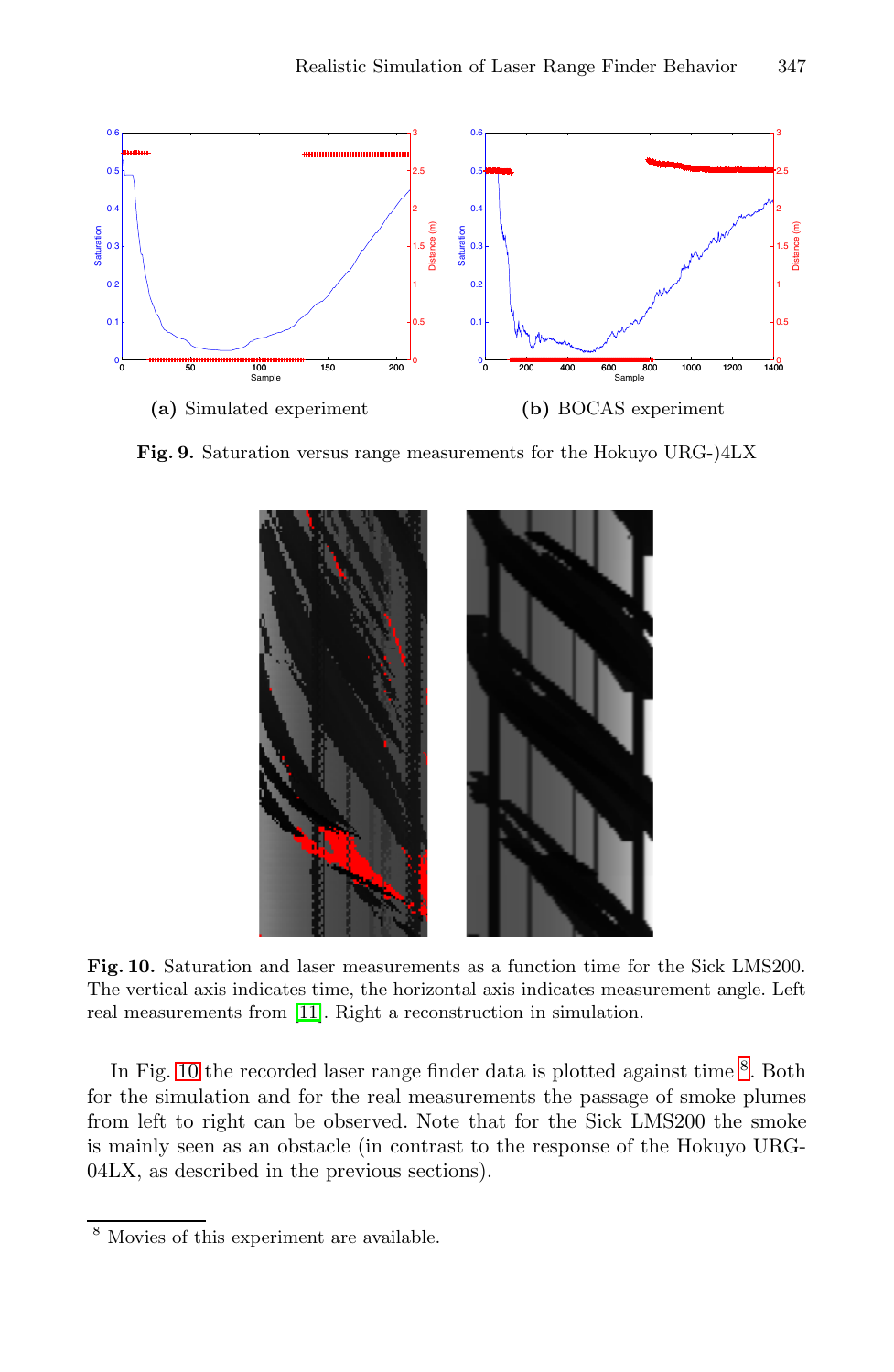## **6 Discussion**

Our smoke implementation delivers visual smoke which interacts with the Hokuyo and Sick laser range finders. For the Hokuyo URG-04LX a model is implemented which returns error codes when it encounters smoke that has too high density. In our experiments we could not reproduce the behavior of detecting smoke as an obstacle, as observed by Pascoal et al. [10]. Our current hypothesis is that this behavior results from the use of different smoke machines. Alternatively, the smoke density levels in [our](#page-14-5) experiment may not have been sufficiently high to elicit the other behavior.

Our experiment shows that the Hokuyo measurements also depend on the surface optical characteristics. These characteristics have influence on the measured distances and the smoke density that is req[uire](#page-12-0)d to trigger error measurements. Incorporating this knowledge into USARSim would be a great addition. USAR-Sim supports material characteristics such as reflectivity, so implementing more complex behavior is probably feasible.

The experiments of both Pascoal and Peynot [11] showed that the Sick LMS200 in returns the distance to the smoke if the smoke density level is higher than the threshold. This behavior is implemented as the default behavior in the simulation of the Sick laser range finder. At the edges of the smoke cloud, the SICK sometimes returns error values, as can be seen in Fig. 10. We hypothesize that the SICK LMS200 software is unable to deal with the many reflections of the laser beam caused by the dispersed smoke on the edges of the cloud. Additionally, the measured distance of the Sick seems to be a function of the saturation, with a certain penetration into the smoke plume for lower saturation levels. This is not implemented.

## **7 Conclusion**

In this study the behavior of the Hokuyo URG-04LX and Sick LMS200 laser range finders in the presence of smoke are modeled and validated. The validation shows that the resulting behavior of the laser range finders is close to the behavior of laser range finders in the real world. Although there are some disparities between the simulation and the real world readings left, we feel that the level of detail is sufficient and in proportion with the realism of the rest of the simulation environment. This model is for the first time applied in the Virtual Robot competition during the RoboCup Iran Open 2010 competition.

#### **Acknowledgements**

We thank fire department trainings center BOCAS for usage of their facilities for our experiment, and in particular Jan Dirk van de Ven for his useful comments and Tom Groenendijk for his time and aid with the experiments. We would also like to thank José Pascoal for kindly sharing their recorded dataset. Finally, our research benefited greatly from the extensive dataset published by the Australian Centre for Field Robotics.